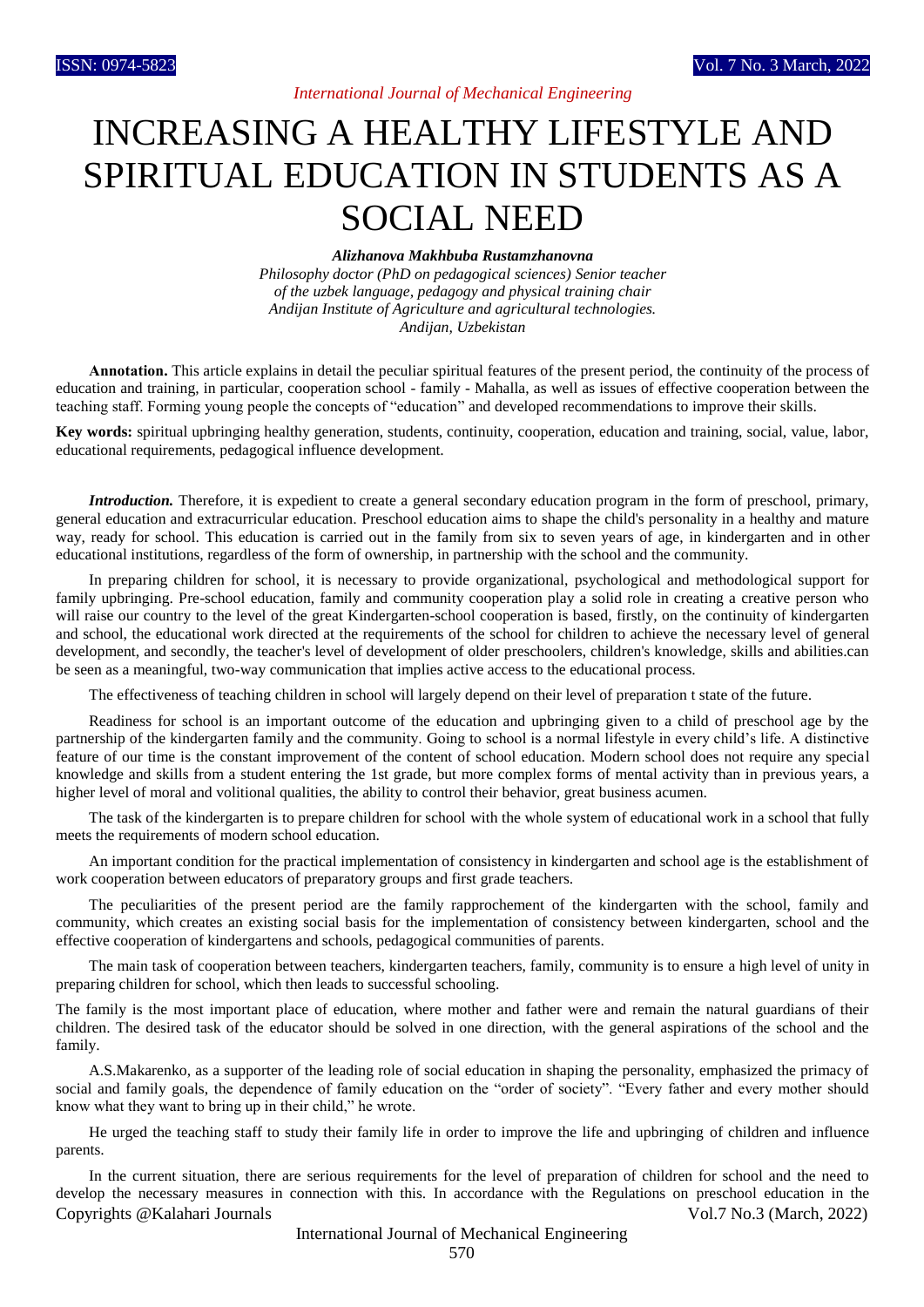Republic of Uzbekistan, preschool education is carried out at home: through the independent education of parents or in stationary preschool institutions,as well as in special groups created in kindergartens, schools, neighborhoods or for children who are not involved in preschool educational centers.

Pre-school education is a key condition in determining the level of readiness of a child of 6-7 years old for school or the need to ensure a smooth transition from the educational environment of kindergarten to the educational environment of a general education school.

The transition of a preschooler to school always leads to significant changes in his life, behavior, interests, everyday relationships. Therefore, it is necessary to acquaint the preschooler with knowledge, ideas, skills and abilities that are not difficult in the process of preparing for schooling in kindergarten or at home. Such acquaintance, in turn, helps the child to go through the period of adaptation without serious difficulties. Accordingtoleadingexperts, "whiletheconceptschool readiness includes physical, personal-psychological, mental and special areas of preparing a child for school, this issue needs to be studied by scientists and teachers as an urgent problem of pedagogy.

It is well know that correct and conscious education ensures the humanity of a person. This requires a person of professional maturity, moral maturity and intellectual potential, as well as spiritual height.

Therefore, it is necessary to ensure that young people do not get lost on the path of life, protect them from the storms of time, repeatedly explain to people (educators, teachers), the general public that education is a matter of life and death. In this case, the spiritual and immunological education of students (MIT) is extremely important, thanks to which ideological gaps can be avoided. At the same time, all of the above indicates the importance, diversity and relevance of the activities that need to be carried out in the field of education.

These requirements should be taken into account in all educational institutions of the country, because education should begin in the womb. We found it necessary to express their sequence as follows:

1. Preschool education. At the same time, parents need to know when to start raising a child, to consciously master the conditions for the birth of a healthy child, to perfection to have a parental example in the upbringing of children, and especially to know and understand the care of children. our government. Parents also have access to our rich national and spiritual heritage, handouts based on the teachings of our ancestors and motherly love, colorful picture books and books that positively influence the upbringing of their children. it is desirable that cartoons convey their vision to their children and pay special attention toattention to important aspects of raising your child. Through them, parents can form elements of high human qualities in their children. At this time, the upbringing of our children at home, in the "Apartment Kindergarten", in the "Farm Kindergarten" and in the "Kindergarten-Preschool Education" will begin. It is advisable to educate children on pedagogical requirements. Because discipline is formed on the basis of pedagogical requirements in relations between youngpeople begin to form a culture of communication, mutual friendship begins to be understood, respect for parents and their mentors begins to form. In this regard, it is important to inform young people about good and bad habits and their positive and negative consequences for achieving emergence.

2. Education in the system of general secondary education. At the same time, it is necessary to work in assordance with general secondary education in order to achieve the following promising results: striving for good; be able to think independently; be able to analyze; To be able to feel the feeling of the motherland, to awaken love for the native language; Live grief in the homeland; strengthening respect for our national values; Understanding what nostalgia is; venerationa woman who is a symbol of goodness; arouse pride in the contribution of our great compatriots to the development of the worldview and Islamic culture in mystical ethics; awaken a conscious attitude towards our traditions; create in the minds of young people a perfect image of a prosperous and free Motherland,free and prosperous life, based on the historical and philosophical roots of our national ideology; peace and prosperity of the country, the development of the Motherland and the education of a harmoniously developed generation.

3. Education in the system of higher education. First of all, the socio-economic and cultural development of the republic will be taken into account, the historical and philosophical roots of our national ideology, as well as the rich scientific heritage of our hadith scholars and will be taken into account. In the education of students, attention should be paid to: the training of professionally mature specialists with high human qualities,sprinkled with noble ideas; the foundations of social cooperation, interethnic harmony, interreligious tolerance to educate a spiritually mature person with irrigated; to educate a specialist with a high national mentality and strong ideological immunity, not susceptible to the influence of alien and harmful destructive ideas, to educate students in the spirit of spiritual renewal, self-awareness and active participation in reforms in this area.

4. Postgraduate education. At the same time, education is based on the dialogue of teachers (monologues, dialogues, disputes, conversations, documentaries, etc.), and special attention is paid to the formation of faith in complete independence in the minds of people. Attention will also be paid to the historical roots and traditions of our national and moral values, the significance of our sacred religion in the spiritual uplift of society.

At the same time, in this part of education, there is a conscious awareness by a person of his rights around him or to protect himself from possible negative influences, to pursue his interests in harmony with the interests of the people and the country. Of particular importance in this regard are meetings, conversations, open dialogues and exhibitions on topics such as "Religion and Culture", "State Policy in the Field of Religion", "Consequences of Fanaticism and Its Negative Consequences", "Causes of Terrorism".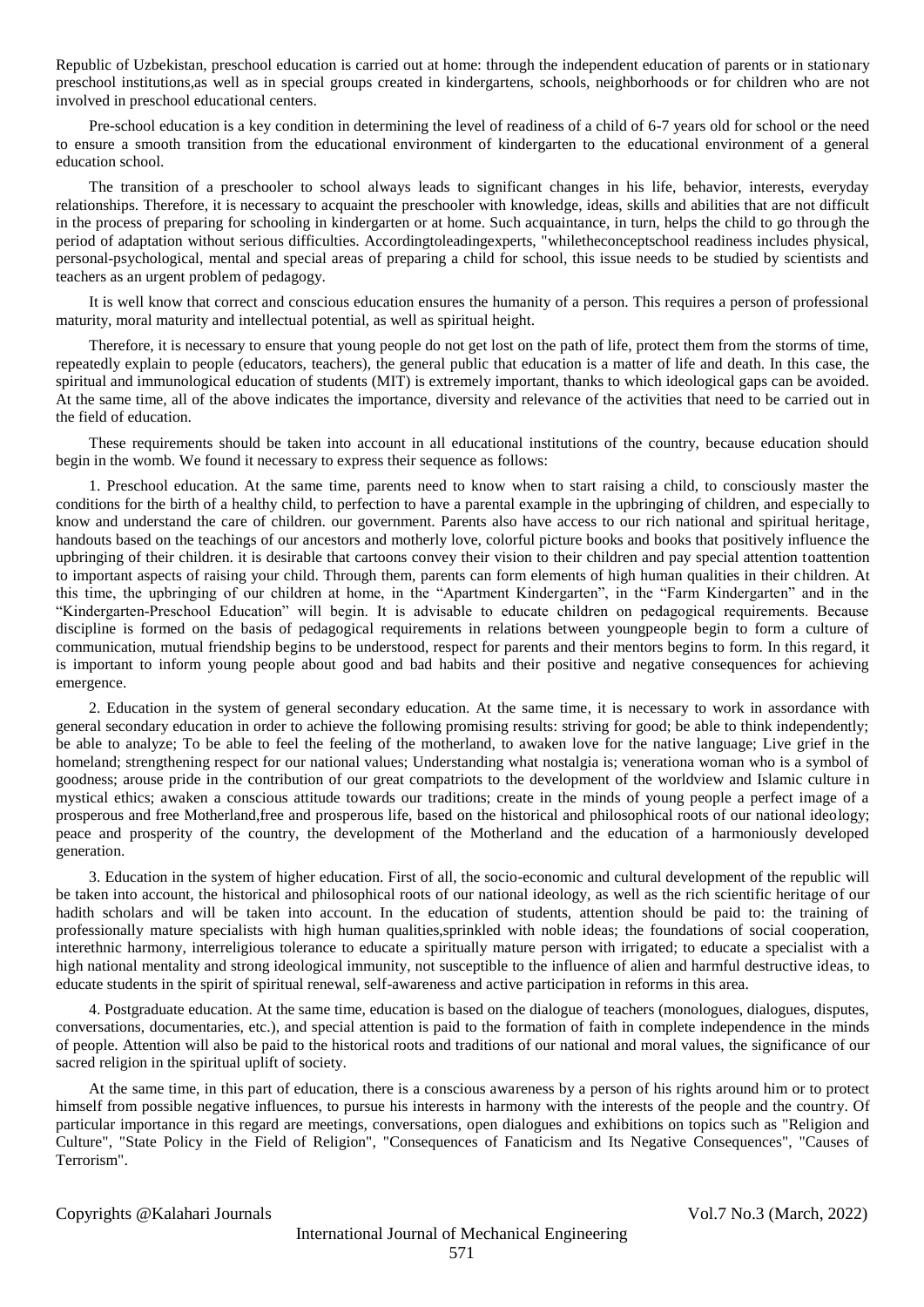The tasks arising from the stated requirement and the sequence of training in the system of continuous education, first of all, must be correctly understood, otherwise the task may be set and not completed. In this regard, it is advisable that any conscientious member of our society take on the following responsibility:

- active participation in the upbringing and formation of a harmoniously developed generation, strengthening the independence of our independent state;

- education of the younger generation as a harmonious, spiritually mature personality;

- To bring up an ideal person capable of making a worthy contribution to the development of our country.

The current generation lives in a new century - "XXI century - an intellectual century" and in the era of civilization. In this civilization, education, work, creativity is hard work, constant learning, only a person who is able to constantly develop his spiritual culture and spend the results of his education on the development of his family, his people and his state can be an active participant in this civilization.

Thus, the movement towards specific goals of education begins with the analysis (or creation) of the social situation of personality development, since it is the starting point in the organization of the educational process (both in an educational institution and in a family). The social situation of personality development is determined, firstly, by the peculiarities of the social environment, life events, and secondly, by the peculiarity of the attitude of the educated person to the phenomena of the external environment.

That is why our "National Model" is given special attention in the system of continuous education. Another aspect of the social need in the education of young people is the formation of a healthy lifestyle. In this regard, independence gave our people the opportunity to determine their own way of life, that is, its content, and they began to live a life specific to our people. The key factor in achieving such happiness was the national-state policy of the head of our state.

"Healthy lifestyle", "Healthy lifestyle", "Healthy generation", "Healthy faith", "Healthy people", "Healthy mind", "Healthy environment", "Harmonious generation", "Perfect person" and similar concepts and etc. dreams have become the basis of the life of our people. They have risen to the level of state policy in raising the socio-spiritual image of our country. The conclusion is made about the importance of ensuring the effectiveness of the formation of knowledge, skills and abilities in the field of spiritual education of studentsbased on innovative technologies, continuous implementation of a training system and dissemination of promising experience and directions.

The university is a special educational space and serves not only to transfer special knowledge, but also to develop and reproduce a special cultural layer of society, the most important element of which is a specialist in the field of education. Education is an important part of the educational activities of the university. Purposeful educational work carried out at the university covers various aspects of the life of student youth, including social assistance and support, civil, patriotic, aesthetic education based on national and universal values.

Distinguish between natural and social environments, each of which consists of different elements and has a different meaning for the development of the child's personality, affects him in different ways.

A feature of the process of introducing a developing personality to national values is the activation of higher mental functions of a person and the presence of an ethno-cultural context of individual personal growth. Therefore, there is a need for specially coordinated teachers, methodologists for the selection and implementation of optimal ways, means, forms and methods of "growing" the human personality into the sphere of national cultural values.

Thus, the social situation of personality development, when performing these pedagogical actions, turns into an educational situation of development, which can correct, change the shortcomings of the conditions and circumstances of a student's life, become an impulse for his social, moral and spiritual development

### **Literature**

- 1. Andreev A.A. Pedagogy of higher education (Applied Pedagogy) Textbook in 2 books. M.: MESI, 2000. Book. 1. 141 s.il.
- 2. Big explanatory sociological dictionary M., Veche, 1999.
- 3. Vygotsky L.S. V 92 Pedagogical psychology / Ed. V. V. Davydova. M .: Pedagogy-Press, 1999. 536 p. (Psychology: Classic Works).
- 4. Karakovsky V.A., Novikova L.I., Selivanova N.L. Upbringing? Education... Education! Theory and practice of school educational systems / Ed. N.L. Selivanova. M., New school 2000.
- 5. Mudrik A.V. Social Pedagogy: Proc. for stud. Pedagogical Universities. M.: Ed. Center "Academy", 2003.
- 6. Pedagogy / Ed. P.I. piddly. M .: Pedagogical Society of Russia, 2008.
- 7. Social Pedagogy: A Course of Lectures / Ed. M.A. Galaguzova. M .: Humanitarian ed. center VLADOS, 2003.
- 8. Shchurkova N.E. New technologies of the educational process. M.: New School, 1993.
- 9. O. Turaeva. Moral freedom and duty. T. "Uzbekistan" 1976.
- 10 O. Turaeva. The etiquette of a child is dearer than that. T. "Teacher" 1986.
- 11. Z.F. Mirtursunov. "Pedagogy of the Uzbek people" T. "Fan" 1973.
- 12. M. Tolipov, I. Oxunov. Social activism and a healthy lifestyle. Integration of education and practice (collection) T. "Fan" 2000.
- 13. Musurmonova O. Spiritual values and youth education. T .: Teacher, 1996. 192 p.
- 14. Shaykhova X., Nazarov Q. Universal values and spiritual maturity. –T .: Uzbekistan, 1992.

Copyrights @Kalahari Journals Vol.7 No.3 (March, 2022)

## International Journal of Mechanical Engineering